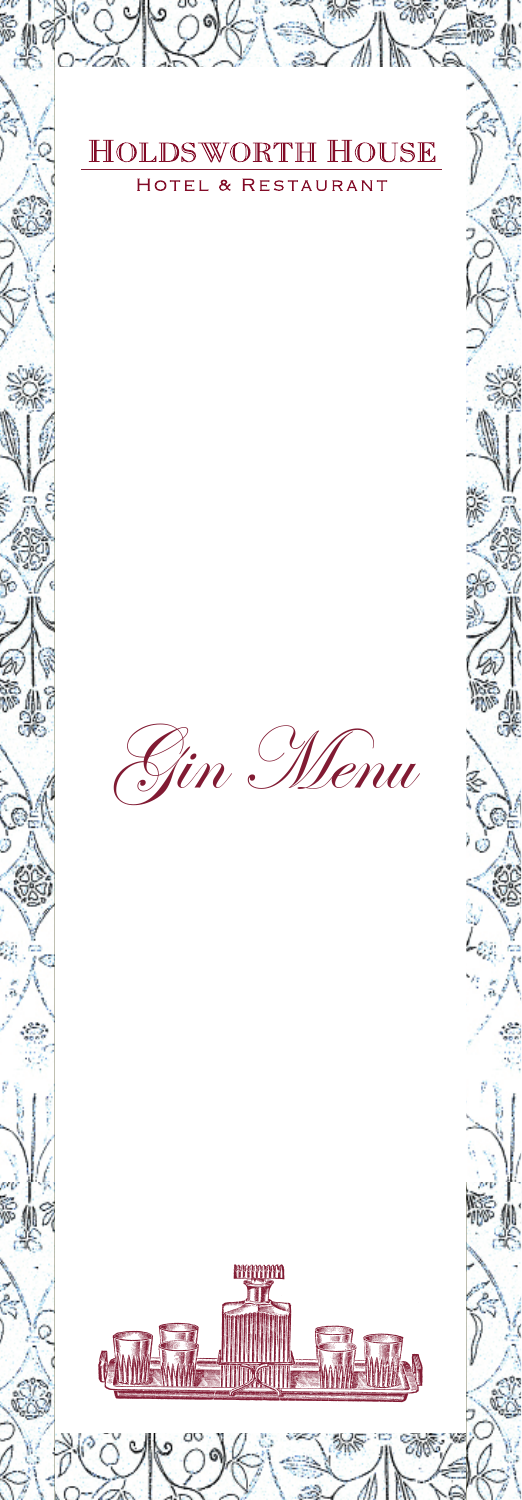Our gin selection has a growing reputation! We particularly enjoy celebrating Yorkshire craft gin producers and we're happy to recommend a gin if you have any difficulty choosing.

# YORKSHIRE GIN (Listed A-Z) 25ml

Bronte Brambleberry  $f_6.50$ A berry medley of raspberry, strawberry, redcurrant, blackcurrant and cherries. Strong and fruity with a slightly dry finish

Bronte Yorkshire Lass, Keighley  $f_6$ ,  $f_6$ Dry and tangy with a subtle hint of citrus and juniper. Slightly spiced but with a long lasting citrus tang

Bronte Orange & Lemongrass, Keighley f6.50 Sweet orange nicely balanced with a lemongrass twist and a soft hint of juniper.

## Cotton Gin  $f_{7.50}$

Close your eyes and let your sense of smell take you on a journey of delectable, herbaceous, floral aromas. Creamy and rounded, perfectly balanced and incredibly smooth with a hint of citrus. Fragrant and vibrant with earthy pine notes from our locally foraged spruce.

# Dinnewells  $f_{7.00}$

Small batch London Dry with bold citrus flavours combined with vanilla and cardamom. Carefully distilled in Cheshire however the recipe was carefully created uniquely for Chris and Sarah. Chris and Sarah we re married at Holdsworth House in 2017. Living in Bradford and big gin fans (having been impressed by the infamous gin wall) they just had to be part of it!

# Divine, Holmfirth  $f_{6.00}$

Notes of oaky herbs, spiced juniper and sweet cinnamon. Clean and crisp with a kick at the end

Divine, Strawberry and Kiwi  $f_{6.00}$ Infused gin has been created to excite the palate with aromas and flavours of summer days. Full of the flavours of summitteen we offer you a juniper forward strawberry and kiwi gin that's delightful over i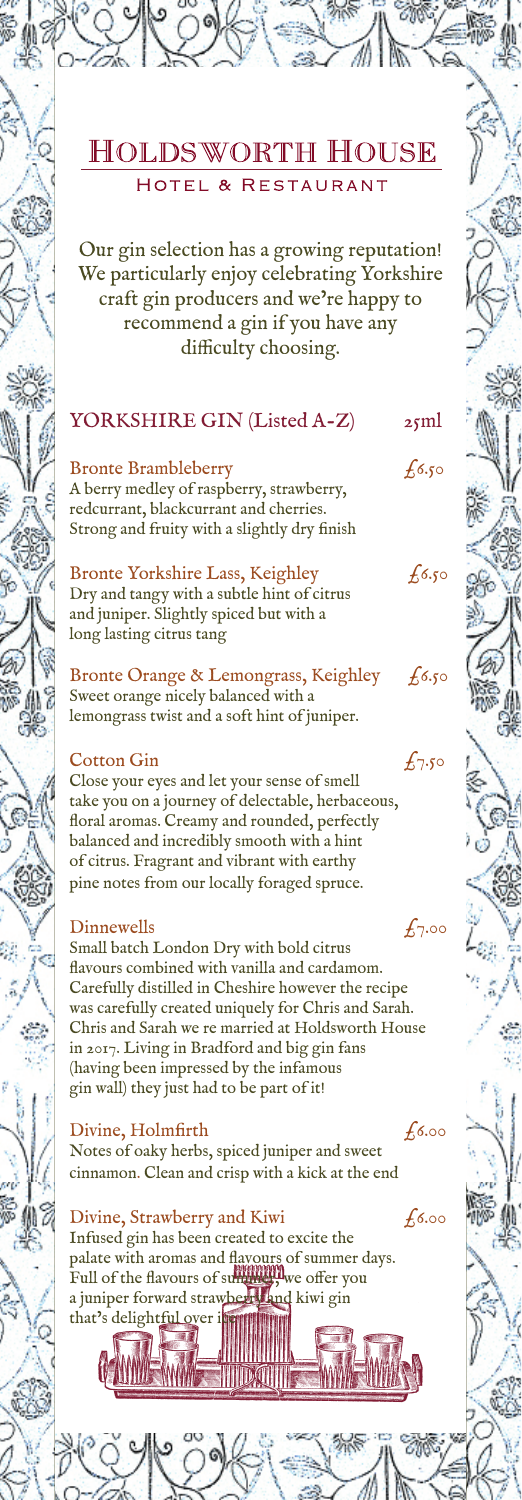# YORKSHIRE GIN continued 25ml

### Divine, Raspberry  $f_0$ 6.00

A traditional London Dry Gin that is infused with the finest raspberries to create a taste sensation for your palate. Using modern distilling techniques, fresh Yorkshire spring water and plump juicy raspberries. Divine Raspberry delivers a fusion of flavour complexity and excitement whilst ensuring the originating gin flavours balance with the fruity raspberry.

## $Jacqson$  Gin, Huddersfield  $f_{6.00}$

Locally grown rhubarb and liquorice are combined with specially selected botanicals from all parts of the globe and then distilled in a cold vacuum to intensify the flavours and produce the stunning and unique taste of Jacqson. Perfect served with Indian tonic water or ginger ale

# Jacqson Gin Star Anise and Chill  $f_{6.00}$

The spicy one! A hint of aniseed with a subtle chilli kick at the end. Perfect simply served neat over ice or with Indian tonic

## Jacqson Gin Strawberry and Cream  $\epsilon$ 6.00

The aroma and flavour of luscious strawberries is combined with the soft buttery feel of smooth cream in this delicious fruity gin. Pair with elderflower tonic to release the strawberry taste.

Leeds  $f_{7.50}$ Slight scent of rhubarb and a hint of juniper and coriander. Dry and subtly sweet

Leeds Strawberry and Raspberry  $f_6$ .50 Double infused with heaps of strawberries and raspberries

Leeds Apple and Blackberry  $f_0$ 6.50 The original dry gin with green apples and a handful of fresh blackberries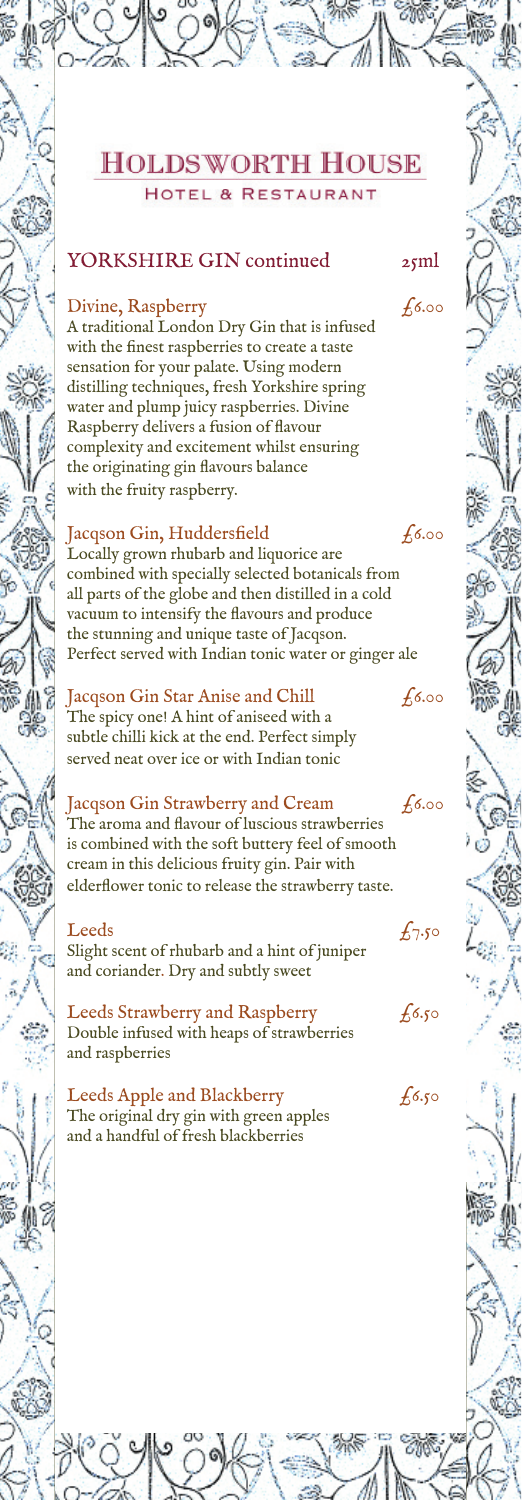# YORKSHIRE GIN continued 25ml

Masons, Bedale  $f_5$ .80

Wonderful scents of saffron, glazed hot cross buns, aniseed and lemongrass! A slight malty taste with fennel, liquorice, juniper and pine. A hint of Parma Violet and some lingering lemon zest

#### Masons Peppered Pear  $f_5$ .80

Intense and fragrant with juniper and subtle lavender. Dry with a sweet finish

### Masons Lavender  $f_5$ .80

Intense and fragrant with juniper and subtle lavender. Dry with a sweet finish

Masons Yorkshire Tea Edition  $f_5$ .80 Notes of loose tea leaves and juniper berries. Subtly dry with an aromatic tea finish

### Poetic License Yorkshire Forager  $f_{6,50}$

Foraged from the finest wild botanicals Yorkshire has to offer, this gin has notes of anise, citrus and pine to create a foraged twist on the classic London dry gin. An elegant and elevated combination of wild and native flora hand-spcied by the Yorkshire Forager.

Sir Robin of Locksley - Sheffield  $f_{6.20}$ Elderflower, dandelion, pink grapefruit notes give a fruity and floral-sweet taste, with a

touch of tang from the grapefruit

# $Sing Gin, Harrogate$   $f_{8.00}$

A big flavoured gin with lots of juniper balanced with slight sweet notes and a long finish, leaving a subtly pleasurable tingle on the edges of the tongue

# Sheffield Dry Gin  $f_{7.00}$

Less fruity, more Henderson's Relish. Dry with a hint of tangy bilberry, orange and juniper fruits

#### Sheffield Marmalade  $f_{7.00}$

Marmalade gin is twice infused with Seville oranges and marmalade which has been made locally by Hedgerow Preserving Company

#### Sheffield Moorland Berries  $f_7 \circ \circ$

Moorland fruits, blackberries, juniper, bilberries and cherries give a lasting sweetness leading to the dryness of cranberries





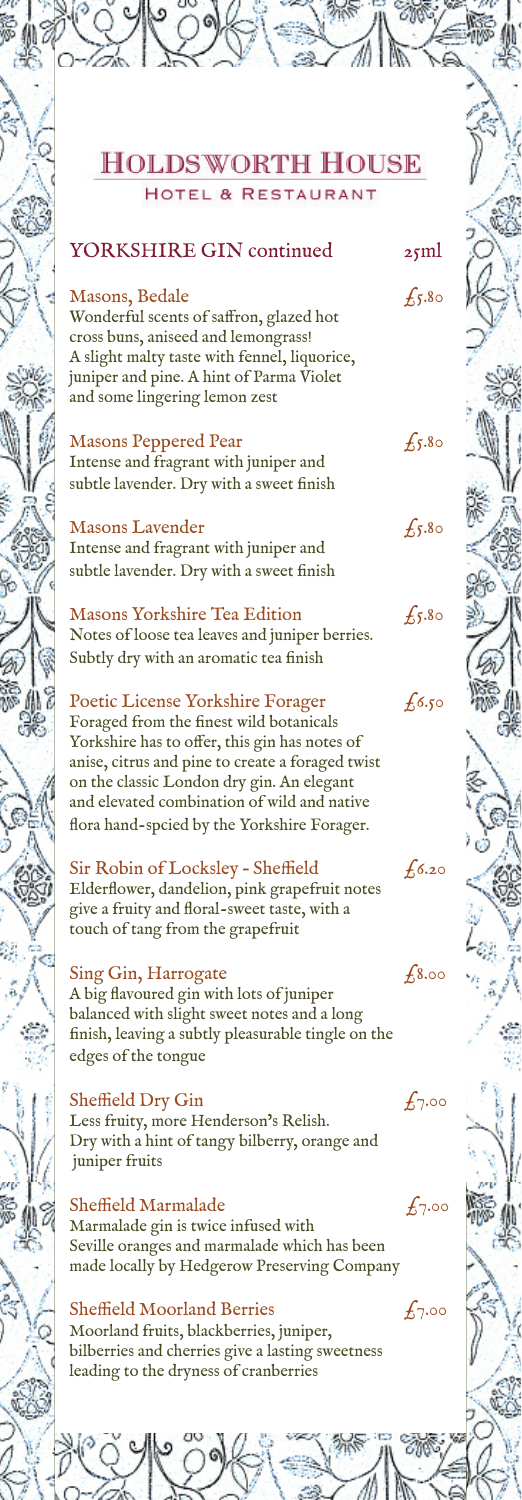# YORKSHIRE GIN continued 25ml

Sheffield Raspberry and Pomegranate  $f_{7.00}$ A bright and delicately balanced infusion of traditional gin botanicals, fresh raspberries and pomegranate seeds

## Sheffield Strawberry and Pepper  $f_7.00$

A burst of fresh strawberry sweetness followed by subtle spice from the black pepper giving this gin a crisp, dry finish.

## Slingsby, Harrogate  $f_7$ .00

Think lemon drizzle. The jasmine and celery juniper, orris root and hint of liquorice give a sweet rose water and fresh sage finish

## Slingsby Rhubarb  $f_{7.00}$

Rhubarb, summer berries and citrus offer a sweetness whilst a hint of spiced summer berries and juniper provide a fruity finish

## Slingsby Marmalade  $f_7.00$

Crafted using locally sourced botanicals that are synonymous with the beautiful and restorative nature of Harrogate. Complemented with zesty Yorkshire marmalade, water drawn from the world-famous Harrogate aquifer, pure single grain spirit and a handful of the finest ingredients from around the world

# Speights Original  $f_5.60$

Tucked away in a lush floral garden in Northowram, next to the rolling hills of Shibden Valley is Peter Speight's shed. The shed houses the Speight's family run distillery where an elegant copper pot still produces small batches day in and day out. The signature gin features 12 botanicals chosen for their fragrance and summer feeling, which produces an outstandingly smooth and flavoursome dry gin

# Speights Huckleberry  $\epsilon$ 6.00

A blend of bilberries and blueberries, which creates an explosion of flavours

# Speights Bilberry  $f_{0.00}$

Distilled in a traditional copper still, allowing the Bilberries to gently infuse and combine with the botanicals, Peter's Bilberry gin has a tantalising, soft, fruity flavour



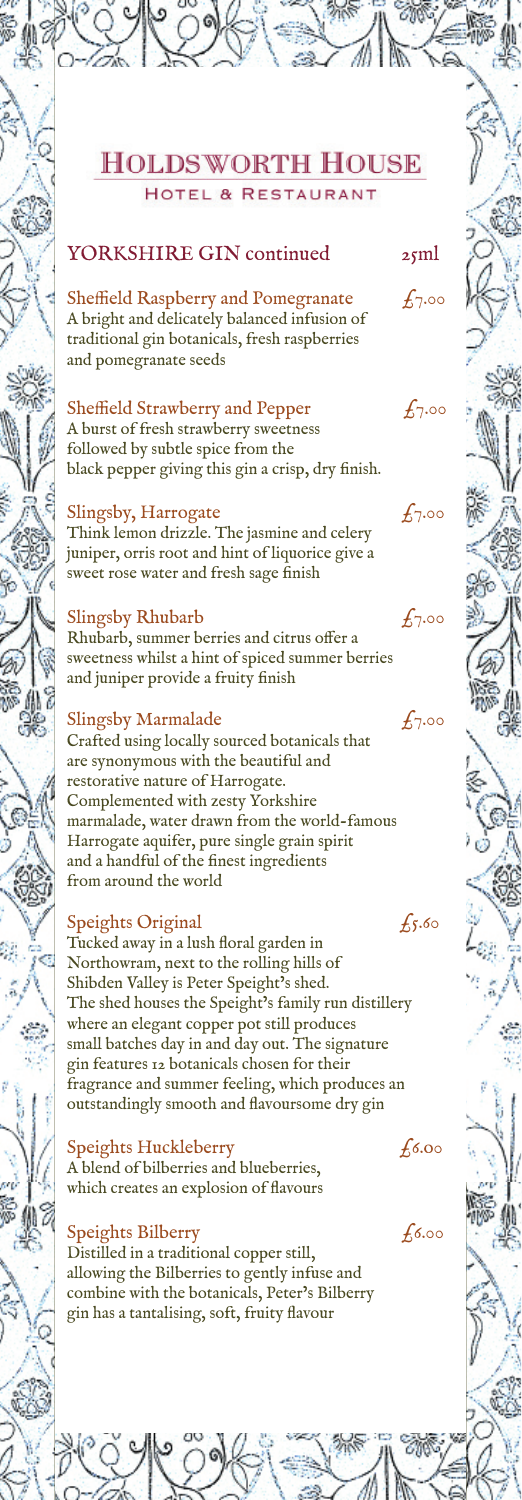# YORKSHIRE GIN continued 25ml

#### Speights Pear  $f_{6.00}$

The latest gin from Speight's has taken 18 months to perfect. Distilled using Williams pears, vanilla, mango and banana, Speight's Pear Gin is delicate, smooth and sweet. Best served with a light or Mediterranean tonic.

#### Whitby Gin  $f_{7.00}$

Well balanced spice and sweetness from the juniper and citrus, with savoury hints coming through cleanly from the kelp and heather tip.

Whittakers, Nidderdale  $f_6$ .50 Juniper provides a dry yet spicy gin that's creamy and with tart, savoury edges

Whittakers Pink Peculiar  $f_6s_5$ Juniper, pepper, thyme and hibiscus notes create a dry and herbaceous gin

Whittakers Clearly Sloe  $f_{6,50}$ A smooth citrus gin with a touch of juniper and hint of anise. Sweet yet dry

Whittakers Navy Strength  $f_7$ .50 A dry and herbaceous gin with thyme and peppery juniper

Whittakers Summer Solstace  $f_6$ .50 A fresh citrus, soft and smooth 42% ABV London dry gin with a base of Juniper, Coriander and Angelica Root gently overlaid with signature botanicals of mainly fresh Pink Grapefruit but with a little of White Grapefruit to give it softness and fresh Pomegranate to give it a fruity ending.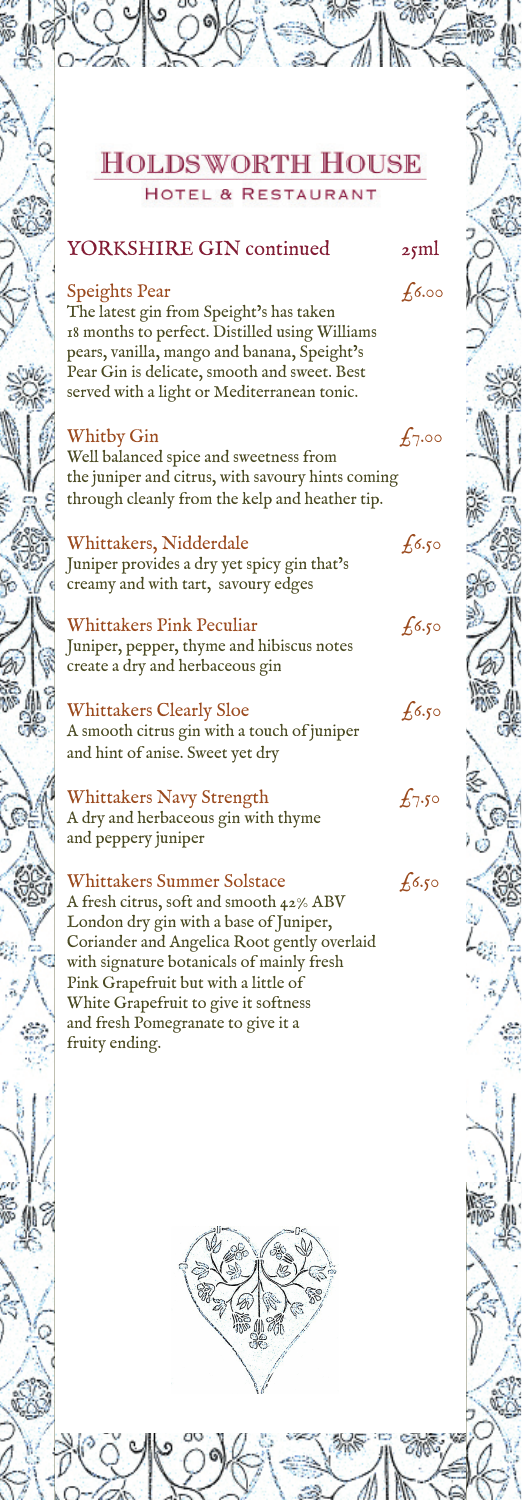# LONDON DRY GIN 25ml

#### Aviation  $f_{6.50}$

Plenty of juniper, beautiful lavender and citrus notes, with hints of sweet grains. An earthy, spicy gin with the strongest juniper flavour you will ever experience.

#### $\beta$ 8.00

Heavily perfumed with a scent of juniper berries and orange peel. Piny juniper and zesty orange flavours give a sweet but spiced flavour

#### Bathtub  $f_6s$

The juniper-rich bouquet is backed up with cardamom and orange blossom and a hint of cinnamon. Rich and zesty with lasting tang

#### Bombay Sapphire  $f_5.00$

A touch of juniper, ripe citrus and a hint of spice in the fragrance give a smooth gin that's tangy and slightly spiced

#### The Botanist, Isle of Islay  $f_7.50$

Orris root, coriander seed, cassia bark, sweet menthol, apple mint and juniper combine to give a rich, mellow gin that's cool on entry but warm on the back palate

#### Brockman's  $f_{6.50}$

A low prominence of fresh juniper, blueberries, blackberries, cassia bark and liquorice give a sweet and fruity taste and a hint of zestiness

#### $B$ rokers  $f_{8.00}$

The spicy juniper is dominant followed by a scent of liquorice and citrus. This semi-sweet gin is dry and slightly sweet and tangy from the start

#### Copper Head  $f_{7.50}$

A sweetness on the nose with plenty of citrus and cardamom aromas. The juniper lasts on the finish with a slight tanginess

#### Copperhouse  $f_5.60$

Juniper berries, orris root, coriander seed, cardamom pod, sweet orange peel and hibiscus flower create a rich, creamy and floral gin that's very flavourful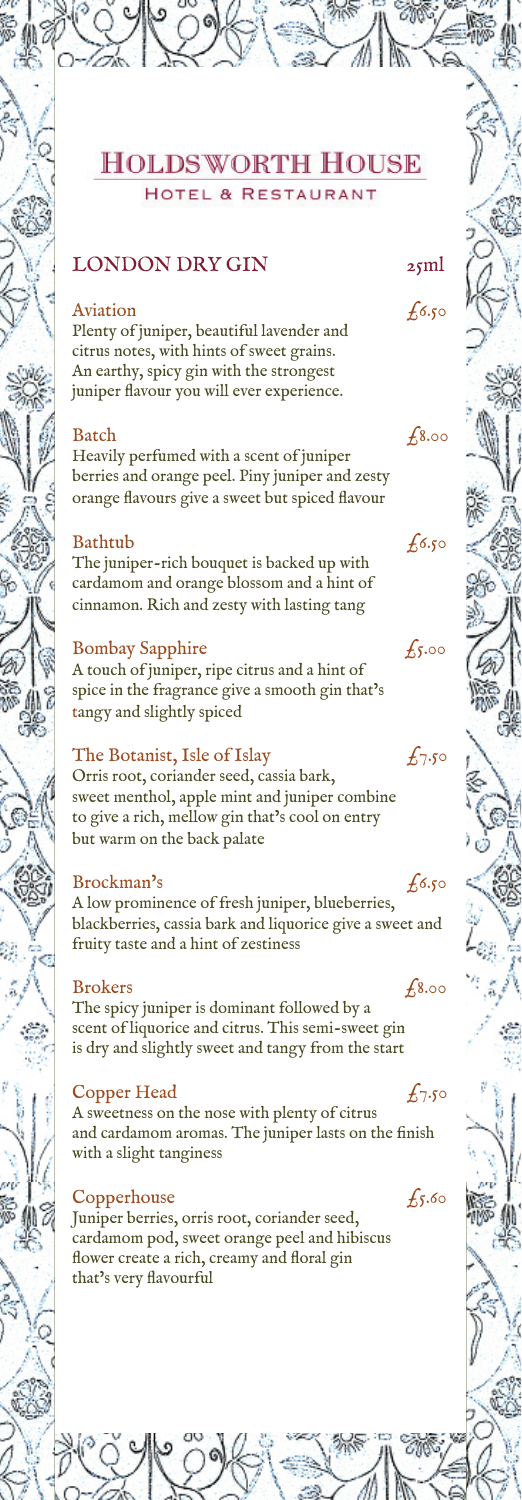# LONDON DRY GIN continued  $_{25}$ ml

#### $\epsilon$ uckoo  $\epsilon$ 7.80

After a slightly sweet, piney juniper start, the flavour then develops into citrus from orange, grapefruit and lemons. Also with a lingering taste of cinnamon spice and liquorice. Cuckoo Signature Gin is dry on the finish with a peppery kick from coriander seeds.

#### Edinburgh Gin  $f_5.60$

A juniper-forward palate with tart lime peel and orange zest. Creamy vanilla blends with cool menthol before ground coriander gives lingering warmth, depth and touch of sweetness

#### Fifty Pounds  $f_6$ .80

Lemon and piny juniper, coriander, liquorice and angelica roots make this a zesty and herbaceous, peppery gin

#### Forest Gin  $f_{7.90}$

This floral and fruity gin has hints of wild bilberries, gorse flowers and raspberries. It's refreshing and floral

#### Hepple  $f_{7.90}$

A lively gin with lemon peel and peppery juniper. It's refreshingly herbaceous with coriander, pine and the aroma of sherbet lemon sweets

## Hibernation, Wales  $f_{7.80}$

Wild crab apples, blackberries, bilberries and lingonberries provide a sweet and creamy gin

## $Opi$ r  $f_6.60$

A blend of Oriental spices, sharp citrus, cumin, cardamom and grapefruit peel. The soft camphor offers sweetness whilst spices provide warmth and a long length with a soft, cracked black pepper finish

#### Pollination  $f_{7.50}$

Small batch gin from the Dyfi distillery using the highest London Dry standards. Our foraged botanicals come from within the Biosphere reserve: from the Snowdonia foothills, through the Dyfi Forest, and down to the estuary marshlands, including wild flowers, aromatic leaves, fruits and conifer tips. It is a true Dovey Native Botanical Gin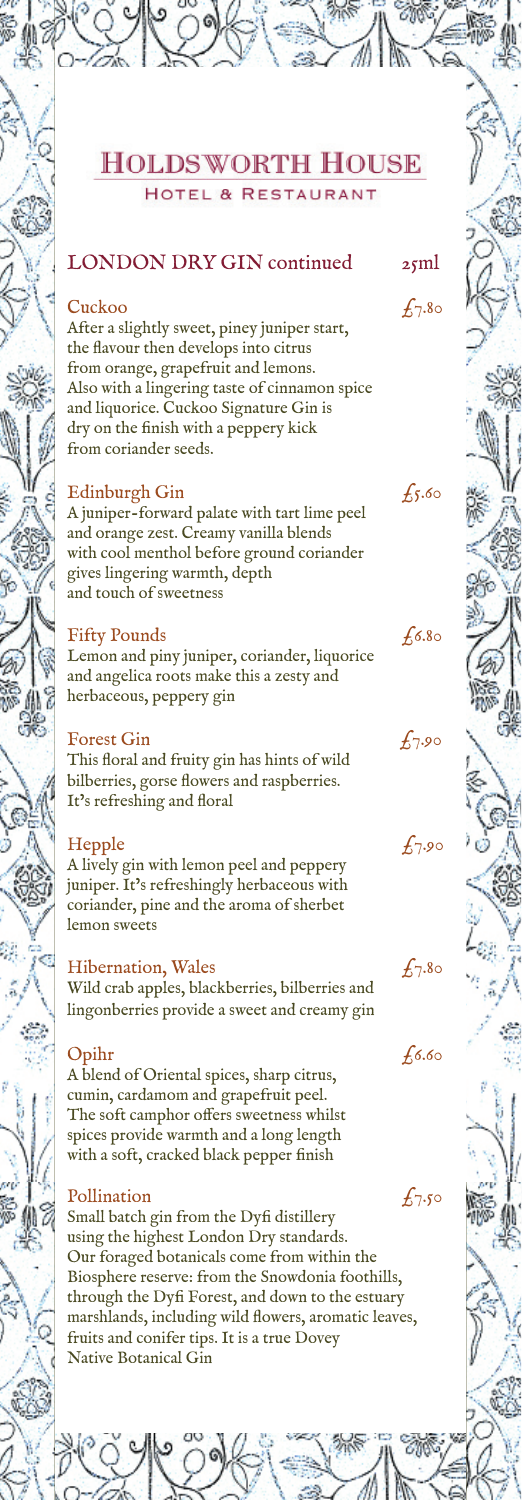# LONDON DRY GIN continued  $25$ ml

#### Pickerings  $\epsilon$ <sub>5</sub>.60

Upfront juniper is slowly joined by citrus and a nuttiness. There are hints of sweet anise and a crisp, full flavoured herbal finish

#### Poetic License Northern Dry  $f_6$ ,  $f_6$

Green spices, intermingled coriander, lemon and lime give an earthy spice. Angelica, cardamom and fragrant juniper give a sweet citrus edge with a lime rice finish and a hint of chilli

#### Sibling  $f_{7.50}$

A rich and creamy gin with a smooth fruity finish. Juniper, lemon peel, orange peel and blueberries combine with vanilla and a hint of spice

#### Silent Pool  $f_{7.00}$

Violet, lavender and lime leaf bring floral aromatics to the nose whilst cardamom and juniper give a spicy edge. Taste elderflower, chamomile, a waft of orange blossom, a warming honey sweetness and a spark of black pepper

#### Sipsmith  $\sqrt{7.20}$

This floral, summer meadow-scented gin gives lemon tart and orange marmalade taste

#### Tanqueray  $f_5$ .20

A fresh, smooth, balanced and dry gin with juniper, citrus, coriander and liquorice. Tanqeray offers a long and full finish with juniper and a hint of pepper/spice

#### Tanqueray 10  $f_{6.10}$

A subtle and crisp gin with grapefruit, juniper and citrus notes. Tanqueray 10 is well balanced and has a long and lingering finish

#### The Lakes  $f_{6.70}$

A dry and fruity gin. Sweetness and aromas from bilberries, meadowsweet and heather and pepper from junipers

## Thomas Dakin  $f_{6.40}$

This smooth and juniper-led gin has orange, fresh citrus and sweet liquorice flavours. It's balanced with savoury pepper and herbal notes

#### Two Birds  $f_6.60$

Piny juniper and orris root provide a spicy flavour all the way through to the after taste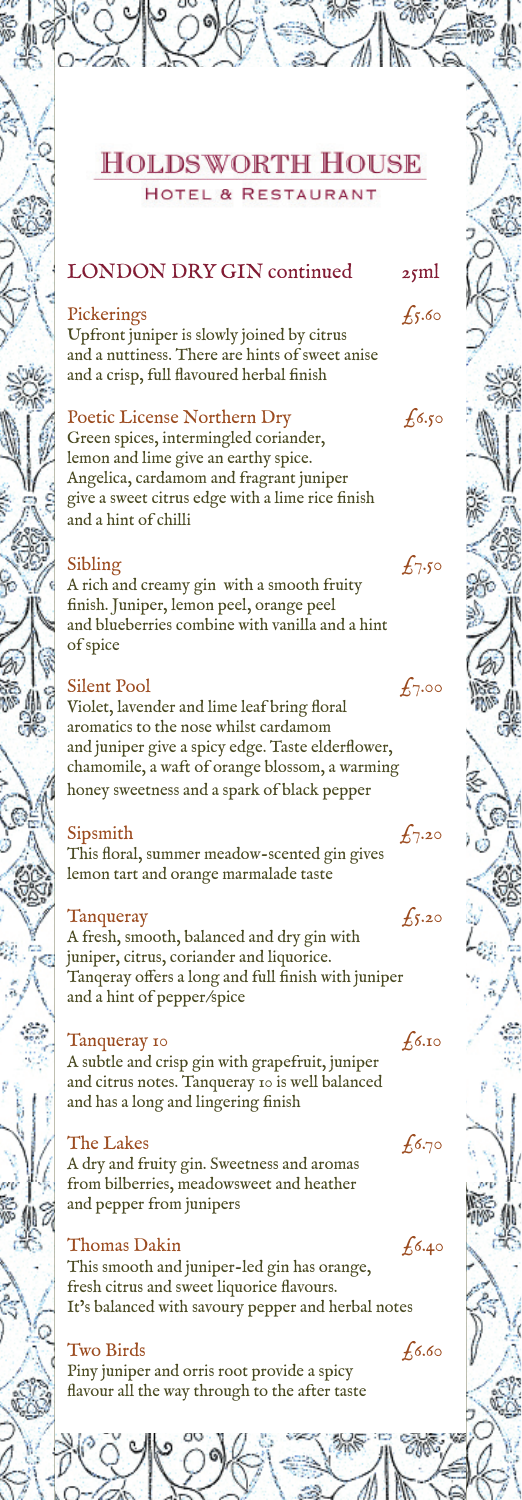# LONDON DRY GIN continued 25ml

## Warner Edwards Original  $f_{6.00}$

Enjoy citrus and baking spice, strong hints of cinnamon, nutmeg, coriander and cardamom This is rich and warm with a brilliantly confounding flavour!

# William's Chase  $f_6s$ ,

Sweet green apple laces with a little liquorice, juniper and elderflower. There's even a hint of toffee... This is a classic, refreshing, herbaceous gin with plenty of juniper and citrus

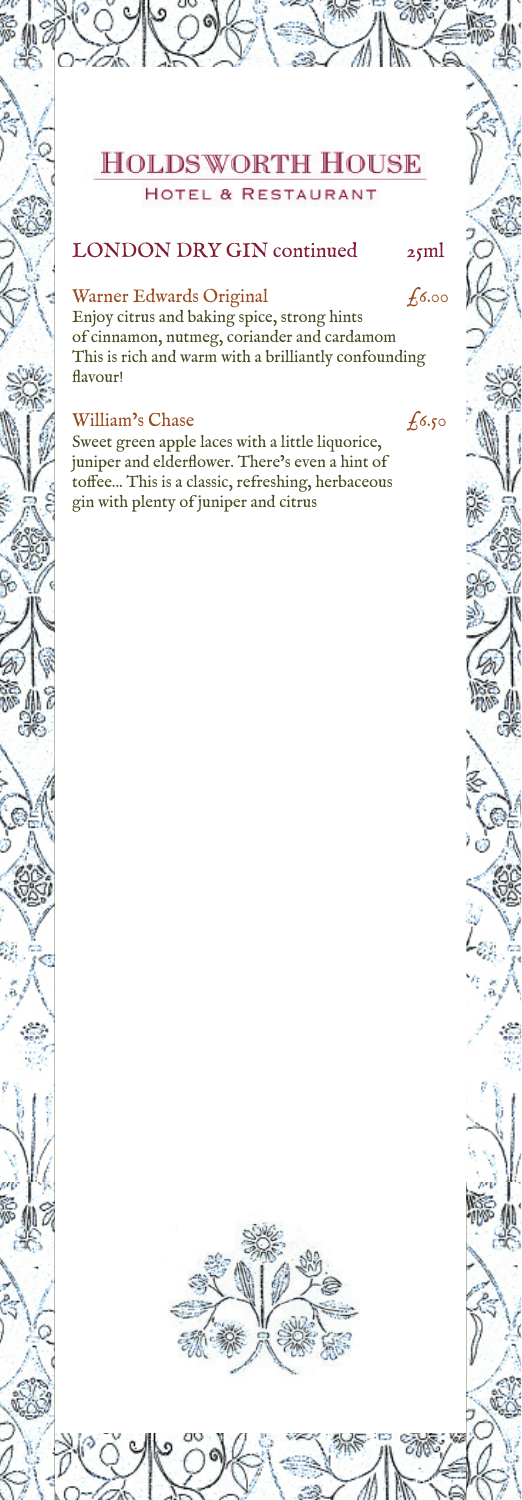# FLAVOURED GIN 25ml

### $B$ oë Violet  $f_{6.00}$

A delightful floral aroma of violets lead to a burst of apple and lavender. It's well-rounded and fruity gin

#### Boë Passion Fruit  $f_{6.00}$

Filled with orange peel, angelica and a zesty kick of passion fruit. Subtle herby mint and black pepper balances the sweetness

#### Boë Peach and Hibiscus  $f_0$ 6.00

Violet petals, juicy plum and a hint of coriander leaf. Underlying notes of juniper and melon develop

# Edinburgh Plum and Vanilla  $f_5$ .80

Crushed almond, stone fruit, custard cream biscuits and a hint of flower petal

## Edinburgh Raspberry  $f_5$ .80

A tasty raspberry-flavoured gin liqueur made in Edinburgh using Scottish juniper, and other botanicals. With an infusion of delicious, crisp Scottish raspberries

#### Cubical Mango Gin  $f_{7.00}$

Marries juniper, bergamot, sweet orange and of course mango, all of which are triple distilled. The colour (and taste) should make for some fun fruity cocktails. On the palate, citrus notes balance out dominant tropical mango sweetness, with a gentle herbaceous undertone.

#### Cucumber  $f_{7.00}$

The cucumber is obvious but there's a subtle hint of juniper that adds a peppery note to a clean and sweet gin

## Edinburgh Rhubarb and Ginger  $f_5$ .80

A classic pairing, the rhubarb and ginger is a sweet, fruity liqueur balanced by a delicate warmth and spicy finish

#### Hendricks  $f_0$ .

Subtle juniper, cucumber and herbs. This is sweet and mouth watering

# Manchester Blackberry  $f_{7.00}$

A rich gin, juniper led, but with a real, bold juiciness. The colour is a deep, dark purple, lightening to a vibrant red when mixed with tonic

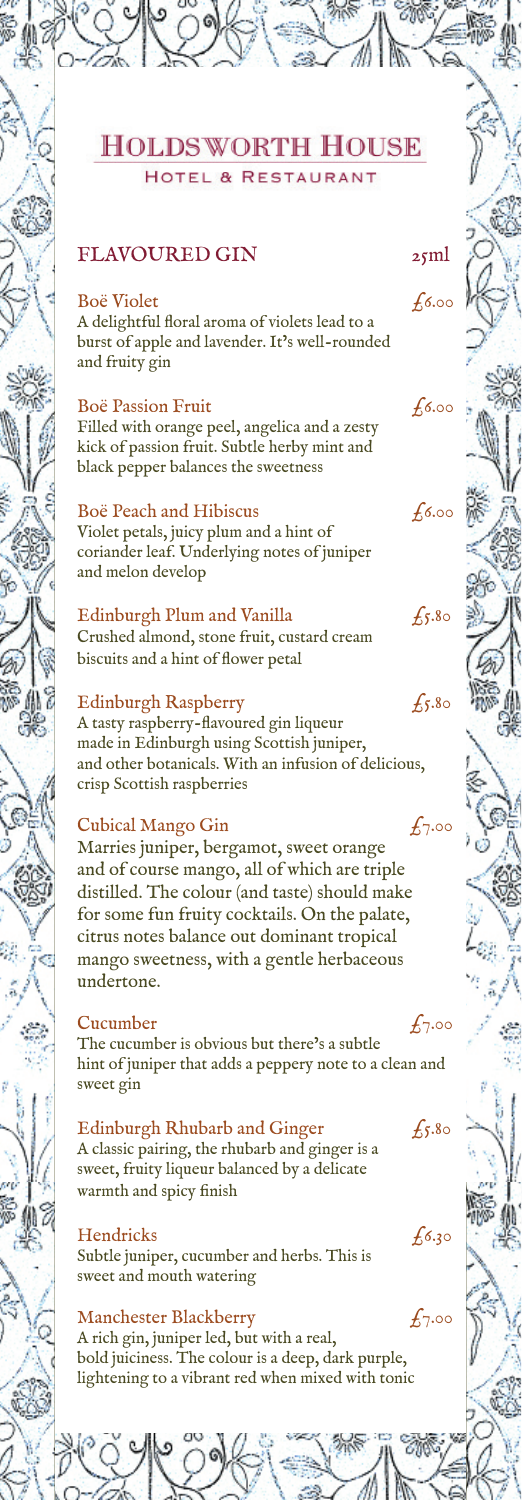## FLAVOURED GIN continued 25ml

#### Manchester Raspberry  $f_{7.00}$

An unmistakeable raspberry aroma with a slight citrus and juniper trace. A taste of sweet yet gentle tone of raspberry, underpinned by a clear gin character. A slight hint of rose is followed by a smooth finish

#### Pinkster  $f_{6.50}$

With orange peels, angelica and a whiff of tart raspberries. A drying touch of pepper, vanilla bean and coriander and a grassy hint of water mint

# Poetic License Picnic Gin  $f_6$ .50

(Strawberry and Cream) Fresh strawberries, vanilla and a hint of juniper spice

# Poetic License Tutti Frutti Gin Liqueur  $f_{6,50}$

A vibrant, sweet aroma of tropical mixed fruit with more mellow stone and berry fruits in the background. A stunning bright colourful gin too!

#### Poetic License Baked Apple & Salted Caramel Gin Liqueur  $f_6.50$

A tempting aroma of spiced apple lures you in. The drink first delivers flavours of sweet, cooked apple backed up by warming cinnamon which complements the spiciness of the Old Tom Gin. Further sweetness then comes through from the seasoned caramel, which lingers to leave lasting flavours of caramelised apple.

### Poetic License Honey and Heather Rarity Gin Liqueur  $f_{6.50}$

Combining the incredible Travelling Bee company honey with some heather flowers to lend the gin some delicate floral aromatics as well as orange and lemon peel to provide citrus notes. Meadowsweet and liquorice add a natural sweetness to the botanical blend which compliments the honey beautifully.

#### Warner Edwards Elderflower  $f_{6.00}$

Sweet elderflower, floral notes and a hint of juniper create a sweet and a slightly dry gin

#### Warner Edwards Rhubarb  $f_6$ .50

Soft lemon, orris and nutmeg all lead to a strong, cooked rhubarb and vanilla pod flavour

#### Warner Edwards Sloe  $f_{5,70}$

Cherry and almond notes lead to the sweet and fruity sloe berries and cherry flavour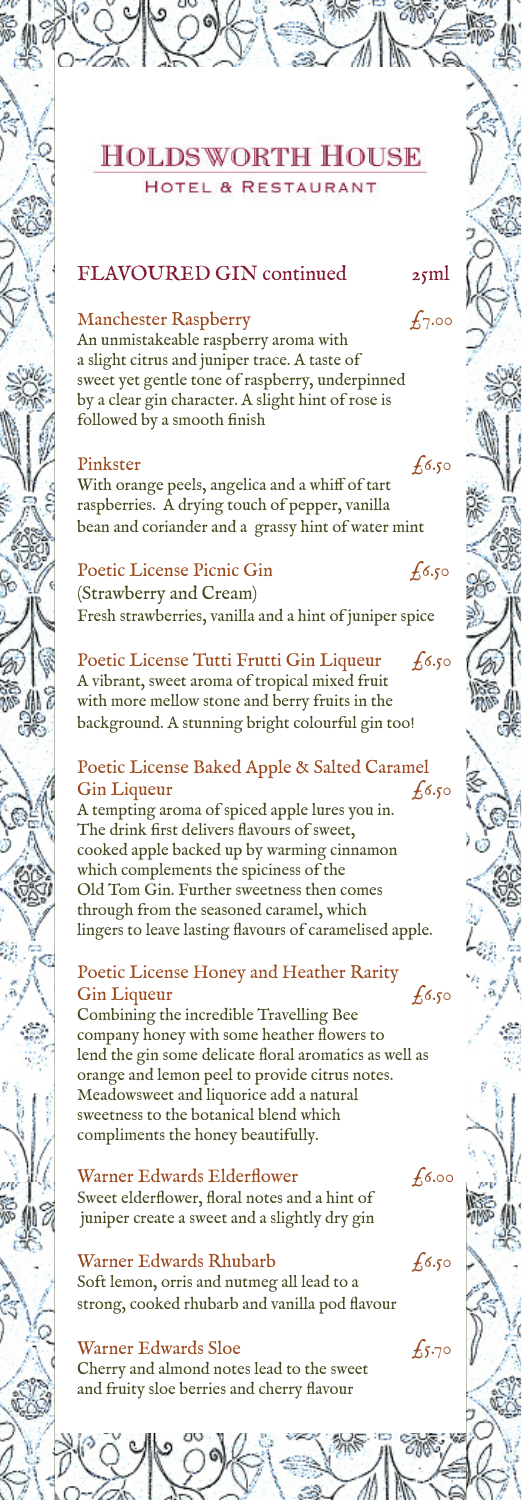# INTERNATIONAL GIN 25ml

## Death's Door, Washington, USA  $f_{8.00}$

Clean and creamy with a slight kick on the back palate. Juniper, coriander and fennel are an obvious scent whilst the slightly spiced peppery juniper provides a very herbaceous flavour

## Four Pillars, Australia  $\epsilon^{8.20}$

The juniper is light, sweet and supported by touches of chopped mint, fresh citrus and floral hints. Taste candied peels, ngelica, warm cinnamon and white pepper or a slightly dry finish with lasting notes of liquorice and lemon zest

## Gin Mare, Spain  $f_{7.80}$

A very herby, dry and floral gin with rosemary, thyme, basil and a hint of mandarin. It's dry and herby at the forefront but refreshing at the end

# Monkey  $47$ , Black Forest, Germany  $f_{8.00}$

This vegetable, grassy, citrus and pine-noted gin is robust and powerful with plenty of spice, fruit and herb flavours. It's finish is wooded and reassuringly heavy

## Nordes  $f_{7.00}$

Offers fruit wine, hints of peach, rose, rainbow sherbet and raspberries on the nose. Raspberry, candied strawberry, stone fruit and menthol/minty flavours leave a persistent fruity floral finish of hibiscus tea, lemon verbena, and bay leaves





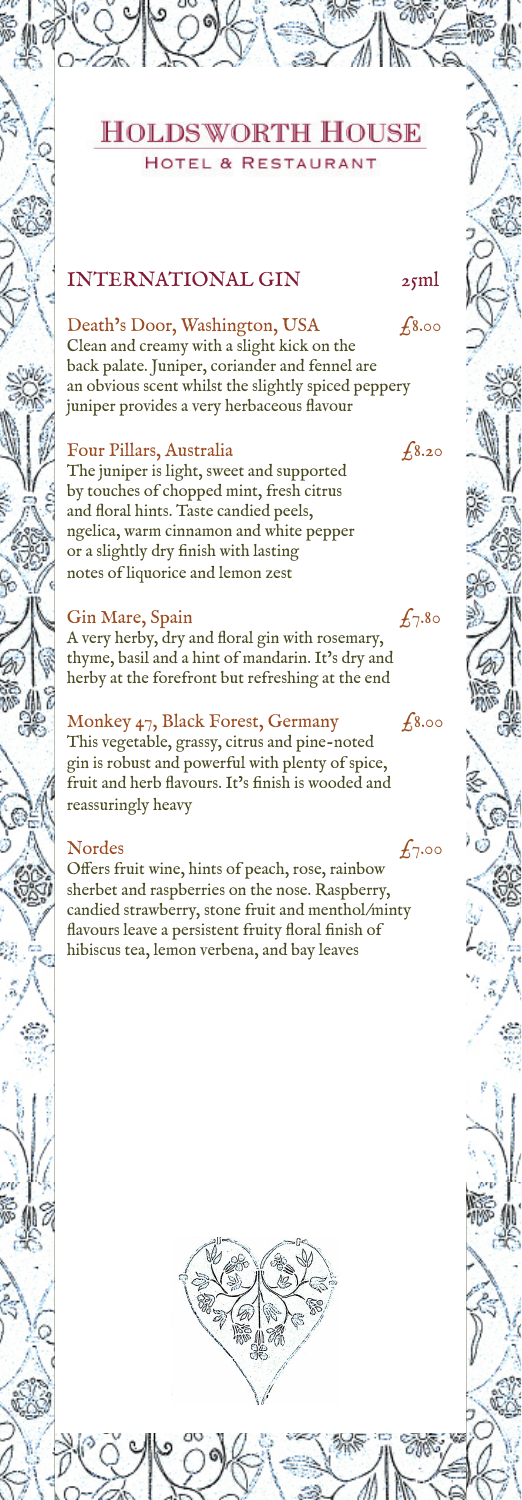

# OTHER GIN 25ml

## $\int_{7.20}$

Jinzu Gin brings English and Japanese traditions together to create an exciting, intriguing spirit. It's made with a blend of English gin (featuring juniper, coriander, angelica, yuzu and Japanese cherry blossom as botanicals) and sake, which brings a luxurious, creamy mouth feel and a subtle, compelling sweetness to its flavour profile.

#### Plymouth Dry  $f_5$ .30

Soft and earthy, gentle and piny with tinges of cardamom and coriander but simultaneously bringing together Angelica, cardamom, lemon zest, sweet orange and juniper

May 2021